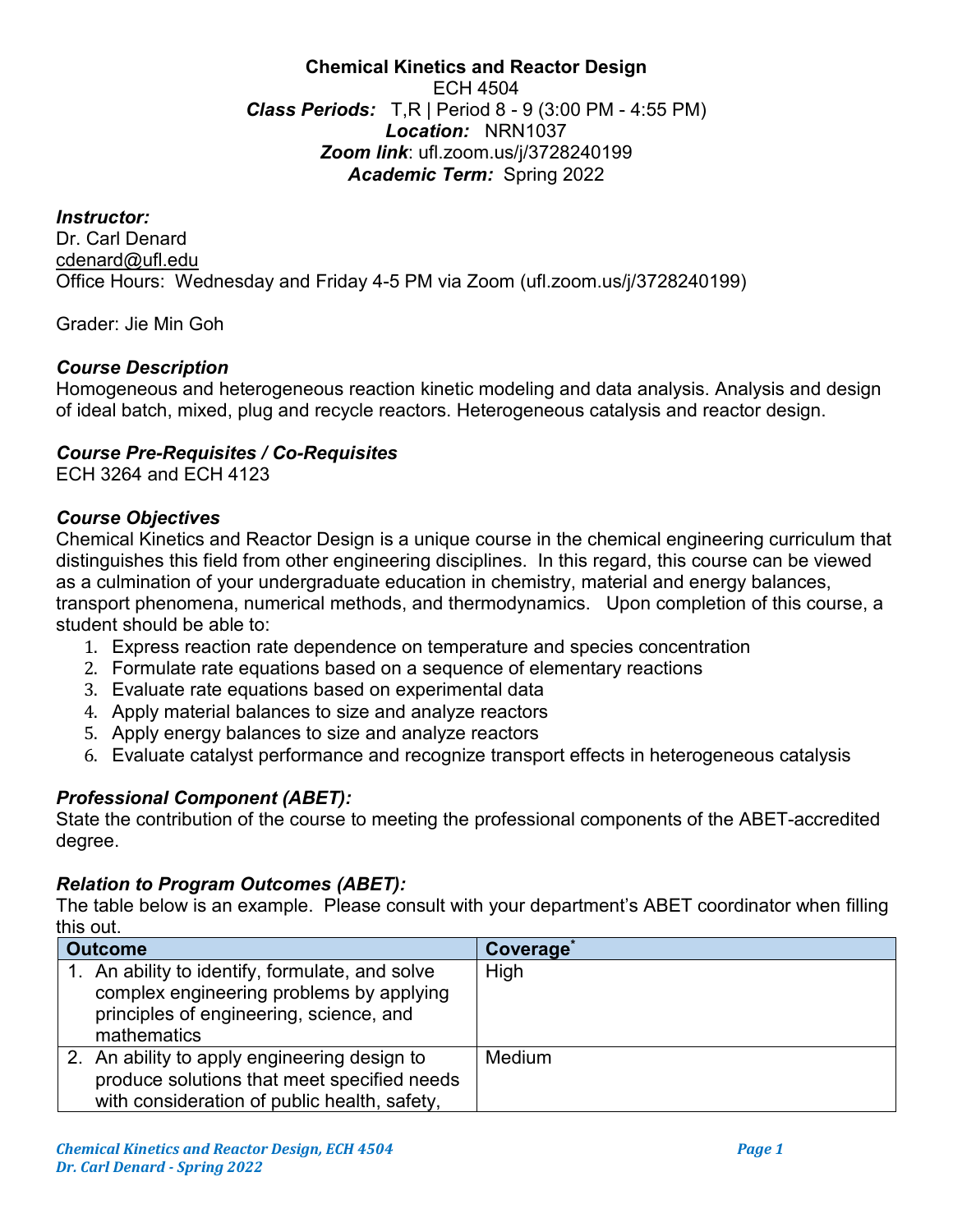| and welfare, as well as global, cultural,       |        |
|-------------------------------------------------|--------|
| social, environmental, and economic factors     |        |
| 3. An ability to communicate effectively with a |        |
| range of audiences                              |        |
| 4. An ability to recognize ethical and          |        |
| professional responsibilities in engineering    |        |
| situations and make informed judgments,         |        |
| which must consider the impact of               |        |
| engineering solutions in global, economic,      |        |
| environmental, and societal contexts            |        |
| 5. An ability to function effectively on a team | Low    |
| whose members together provide                  |        |
| leadership, create a collaborative and          |        |
| inclusive environment, establish goals, plan    |        |
| tasks, and meet objectives                      |        |
| 6. An ability to develop and conduct            | Low    |
| appropriate experimentation, analyze and        |        |
| interpret data, and use engineering judgment    |        |
| to draw conclusions                             |        |
| 7. An ability to acquire and apply new          | Medium |
| knowledge as needed, using appropriate          |        |
| learning strategies                             |        |

\* Coverage is given as high, medium, or low. An empty box indicates that this outcome is not covered or assessed in the course.

# *Required Textbooks and software*

- Essentials of Chemical Reaction Engineering, H.S. Fogler, 2nd Ed., **ISBN-13:** 978- 0134663890
- http://www.umich.edu/~elements/5e/

#### *Required software*

• Python, Solver add-in in Excel

*Course notes are developed by the instructor and not from published sources*

#### *Recommended materials*

- Chemical Reactions and Chemical Reactors, George W. Roberts, 2009, ISBN-13 978- 0471742203
- Chemical Reaction Engineering, 3rd edition, Octave Levenspiel, 1998, ISBN-13: 978- 0471254249
- Learn ChemE , Educational Resources from ChemE from University of Colorado Boulder [\(http://www.learncheme.com/screencasts/kinetics-reactor-design\)](http://www.learncheme.com/screencasts/kinetics-reactor-design).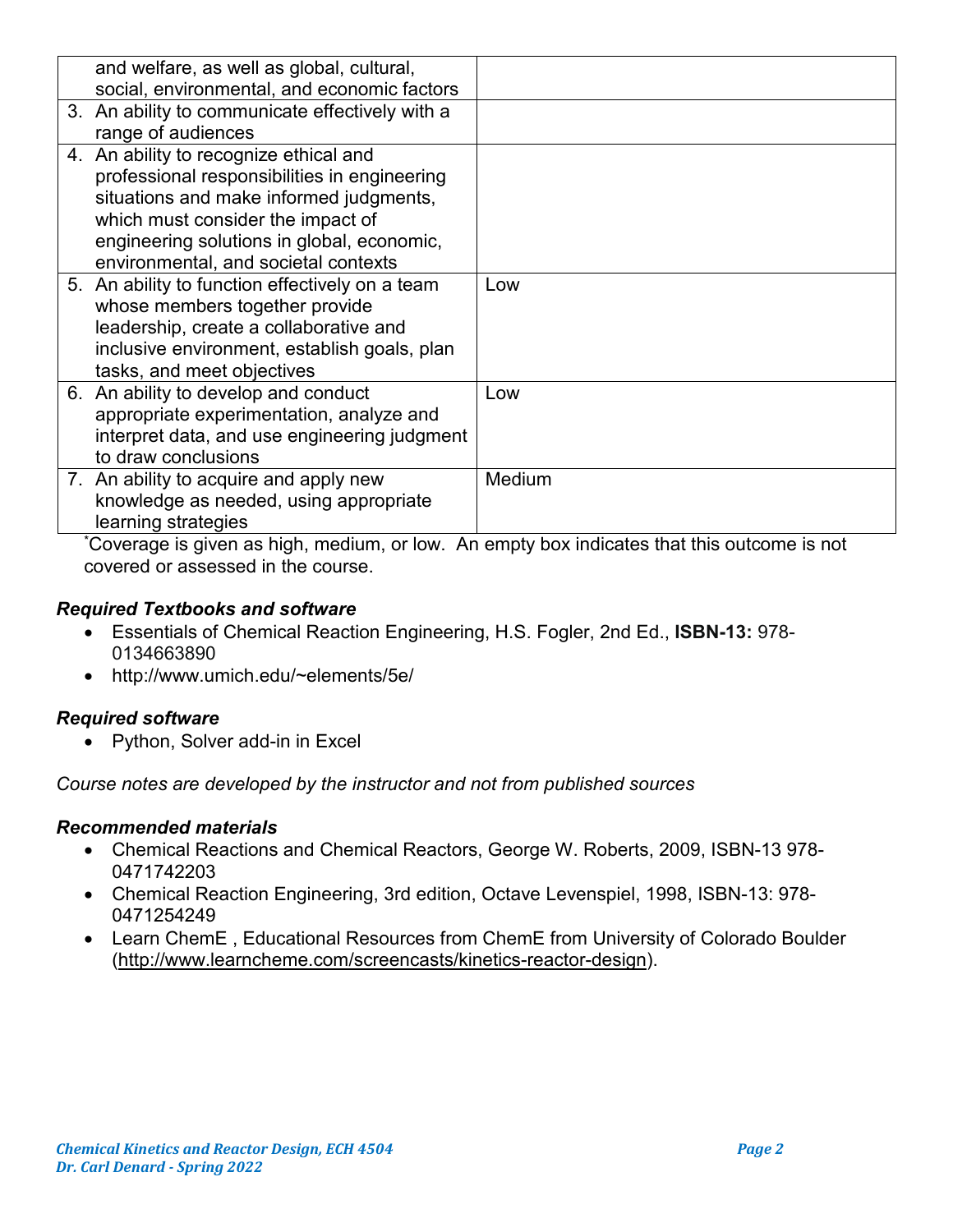# *Tentative Course Schedule*

| <b>Date</b> | <b>Broad topic</b>                            | <b>Topic</b>                                                                                                                           | <b>Reading</b>                                                         | <b>HW</b>      | Quiz           |
|-------------|-----------------------------------------------|----------------------------------------------------------------------------------------------------------------------------------------|------------------------------------------------------------------------|----------------|----------------|
| 1/6         | Isothermal<br>operation_single<br>reaction    | General mole balance                                                                                                                   | Fogler, Ch. 1                                                          |                |                |
| 1/11        |                                               | Conversion, extent of reaction,<br>and reactor sizing                                                                                  | Fogler, Ch. 2                                                          |                | 1              |
| 1/13        |                                               | Stoichiometric relationships and<br>rate laws                                                                                          | Fogler, Ch. 3-4                                                        |                |                |
| 1/18        |                                               | Isothermal operation: batch<br>reactors                                                                                                | Fogler, Ch. 5                                                          | $\mathbf{1}$   |                |
| 1/20        |                                               | Isothermal operation: flow<br>reactors                                                                                                 | Fogler, Ch. 5                                                          |                | $\overline{2}$ |
| 1/25        |                                               | Isothermal operation: gas phase<br>reaction modifications                                                                              | Fogler, Ch. 5                                                          | $\overline{2}$ |                |
| 1/27        |                                               | Pressure drop in reactors,<br>Python solutions                                                                                         | Fogler, Ch. 5                                                          |                | 3              |
| 2/1         |                                               | Recycle reactors, autocatalytic<br>reactions (biochemical reaction<br>intro) (on Exam 2)                                               | Levenspiel, Ch.<br>6-3, 6-4, Notes                                     | 3              |                |
| 2/3         | Exam 1                                        |                                                                                                                                        |                                                                        |                |                |
| 2/8         | Isothermal<br>operation_multiple<br>reactions | Multiple reactions: selectivity,<br>yield, molar flow rates, extent of<br>reactions, Excel-based solutions                             | Fogler, Ch. 6<br>and 8<br>Roberts, Ch. 7<br>Levenspiel, Ch.<br>$7 - 8$ |                | 4              |
| 2/10        |                                               | Multiple reactions: semibatch and<br>membrane reactor mole<br>balances, Excel-based solutions,<br>Python-based ODE solver<br>solutions | Fogler, Ch. 6<br>and 8<br>Roberts, Ch. 7<br>Levenspiel, Ch.<br>$7 - 8$ | 4              |                |
| 2/15        | Kinetics and<br>reaction<br>mechanisms        | Collection and analysis of rate<br>data                                                                                                | Fogler, Ch. 7<br>Roberts, Ch. 6                                        |                | 5              |
| 2/17        |                                               | Pseudo-steady hypothesis<br>(PSSH) and Chain reactions                                                                                 | Fogler, Ch. 9<br>Roberts, Ch. 5                                        | 5              |                |
| 2/22        |                                               | Enzyme kinetics and inhibition                                                                                                         | Fogler, Ch. 9<br>Roberts, Ch. 5                                        |                | 6              |
| 2/24        |                                               | Bioreactors and biosynthesis                                                                                                           | Fogler, Ch. 9                                                          |                |                |
| 3/1         |                                               | Catalysis and adsorption (Rate<br>limiting step expanded)                                                                              | Fogler, Ch. 10                                                         | 6              |                |
| 3/3         |                                               | Surface reaction kinetics and<br>catalyst deactivation                                                                                 | Fogler, Ch. 10                                                         |                | $\overline{7}$ |
| 3/10        | <b>Spring Break</b>                           |                                                                                                                                        |                                                                        |                |                |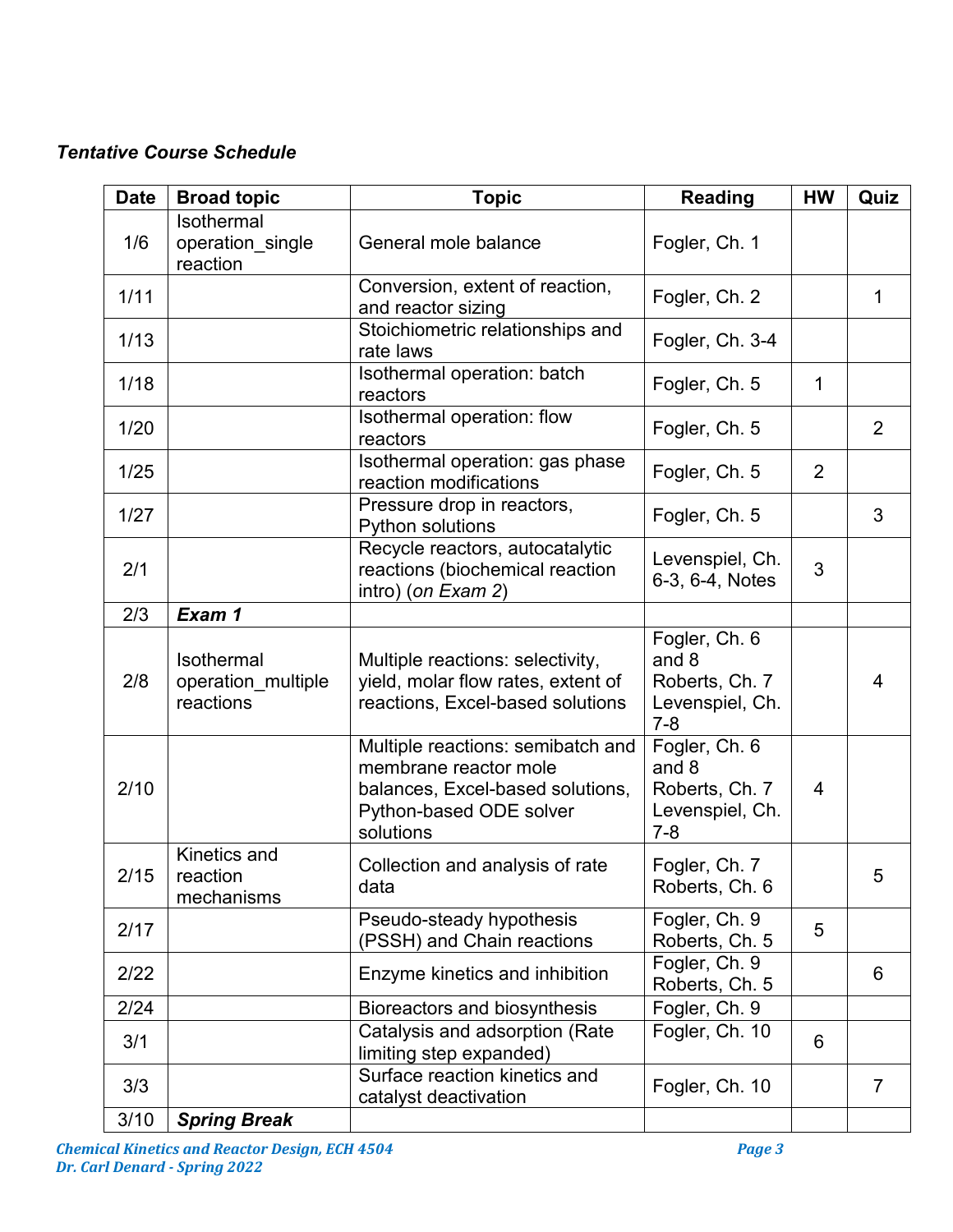| 3/15 | Exam 2                              |                                                               |                                         |                 |    |
|------|-------------------------------------|---------------------------------------------------------------|-----------------------------------------|-----------------|----|
| 3/17 | Heat effects-single<br>reaction     | Heat effects in chemical<br>reactions (on Exam 3)             | Fogler, Ch. 11-<br>13<br>Roberts, Ch. 8 | 7               |    |
| 3/22 |                                     | Adiabatic operations – flow and<br>batch reactors             | Fogler, Ch. 11<br>Roberts, Ch. 8        |                 |    |
| 3/24 |                                     | Reactor with heat exchange<br>(interstage cooling or heating) | Fogler, Ch. 11                          |                 | 8  |
| 3/29 |                                     | Non-isothermal tubular reactors                               | Fogler, Ch. 12                          | 8               |    |
| 3/31 |                                     | Non-isothermal tubular reactors                               | Fogler, Ch. 12                          |                 | 9  |
| 4/5  |                                     | Multiple steady states                                        | Fogler, Ch. 12<br>Roberts, Ch. 8        | 9               |    |
| 4/7  | Heat effects-<br>multiple reactions | Multiple reactions with heat<br>effects                       | Fogler, Ch. 12                          |                 | 10 |
| 4/12 | Mass transport<br>effects           | Internal mass transport<br>limitations                        | Roberts, Ch. 9                          | 10 <sup>°</sup> |    |
| 4/14 |                                     | External mass transport<br>limitations                        | Roberts, Ch. 9                          |                 |    |
| 4/19 |                                     | No class/unless needed                                        |                                         | 11              |    |
| 4/28 | Exam 3                              |                                                               |                                         |                 |    |

# *Attendance Policy, Class Expectations, and Make-Up Policy*

This course is taught in person and online simultaneously. Attendance is not required and is not monitored.

This statement is required: Excused absences must be consistent with university policies in the Graduate Catalog (http://gradcatalog.ufl.edu/content.php?catoid=10&navoid=2020#attendance) and require appropriate documentation. Additional information can be found here: <https://catalog.ufl.edu/ugrad/current/regulations/info/attendance.aspx>

# *Quizzes*

The quizzes will cover lecture material from the previous few class periods and will require 5-10 minutes to complete. Quizzes may be administered via honorlock through Canvas or on paper (depending on the state of affairs in a few weeks). Students are expected to abide by honorlock code of conduct. Quiz solutions will be posted on Canvas. Quizzes are closed book, closed notes. Use of cell phones is not allowed.

# *Homework grading policy*

Homework problems will be graded on a 0-3 scale (0 = no effort, 1 = little effort, 2 = significant effort, 3 = complete). No credit will be given without work being shown. The lowest homework score/missing HWs will be dropped. HW due dates are on the schedule and should be turned in on Canvas before 11:59 PM. Late HW is docked 50% if it is a day late. HW \*will not\* be accepted beyond 24 hours after the due date (so 11:59 PM the following day). Students are encouraged to help each other on HW, but copying someone else's solution or allowing someone else to copy yours is cheating and a violation of academic honesty policy. Rule of thumb: Discuss the HW, but don't look at anyone else's work or show them your work. Homework solutions will be posted on canvas two days after the due date.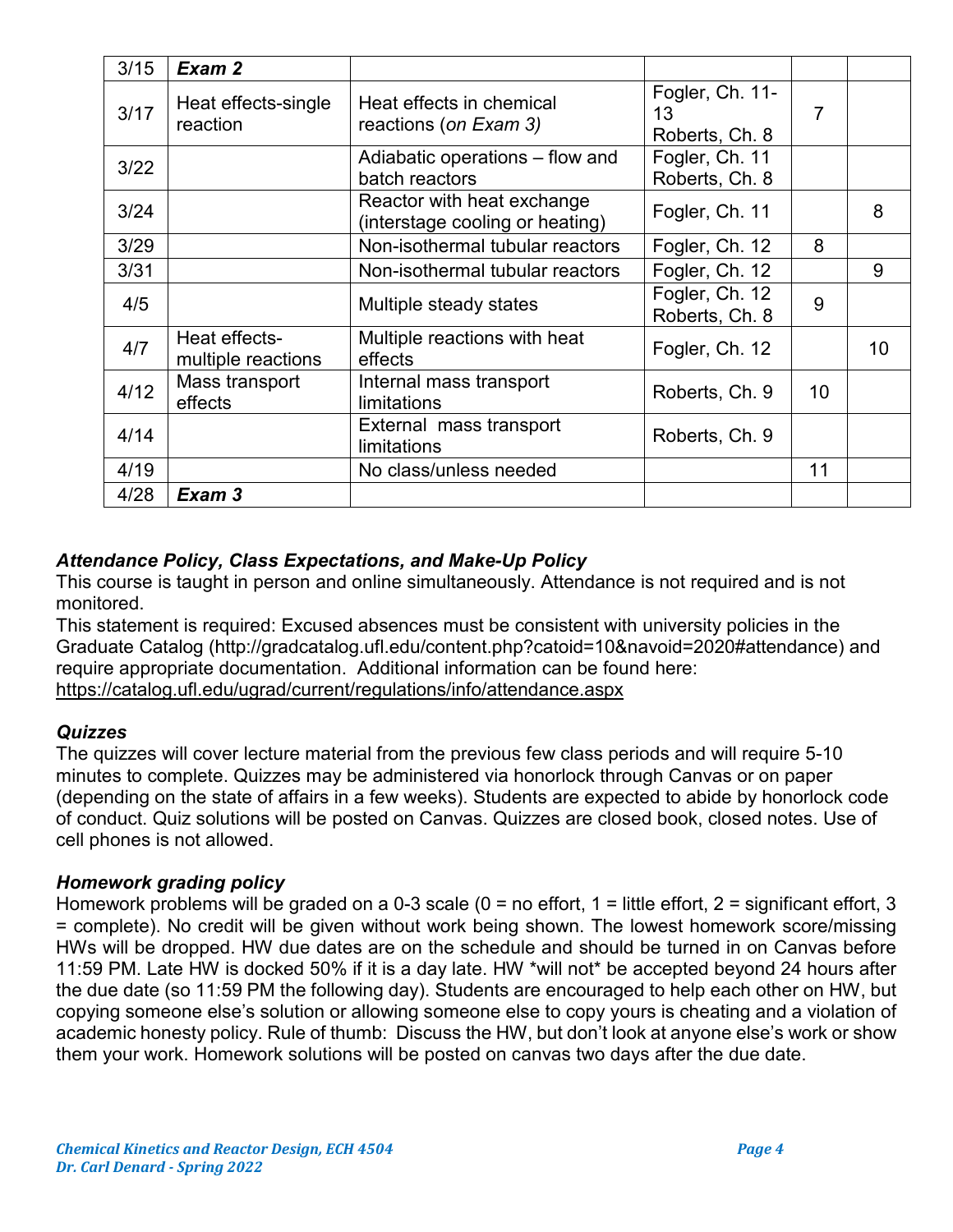# *Evaluation of Grades*

| <b>Assignment</b>   | <b>Percentage of Final Grade</b> |  |
|---------------------|----------------------------------|--|
| <b>Homework</b>     | 15%                              |  |
| Quizzes             | 10%                              |  |
| Exams (3) including | 25% each (lowest grade weighed   |  |
| final               | at $20\%$ )                      |  |

#### *Grading Policy*

| <b>Percent</b> | Grade | <b>Grade Points</b> |
|----------------|-------|---------------------|
| $93.4 - 100$   | A     | 4.00                |
| $90.0 - 93.3$  | A-    | 3.67                |
| 86.7 - 89.9    | B+    | 3.33                |
| $83.4 - 86.6$  | B     | 3.00                |
| $80.0 - 83.3$  | В-    | 2.67                |
| $76.7 - 79.9$  | C+    | 2.33                |
| 73.4 - 76.6    | C.    | 2.00                |
| $70.0 - 73.3$  | $C-$  | 1.67                |
| 66.7 - 69.9    | D+    | 1.33                |
| 63.4 - 66.6    | D     | 1.00                |
| $60.0 - 63.3$  | D-    | 0.67                |
| $0 - 59.9$     | F     | 0.00                |

More information on UF grading policy may be found at: <https://catalog.ufl.edu/ugrad/current/regulations/info/grades.aspx>

# *Students Requiring Accommodations*

Students with disabilities requesting accommodations should first register with the Disability Resource Center (352-392-8565, https://www.dso.ufl.edu/drc) by providing appropriate documentation. Once registered, students will receive an accommodation letter which must be presented to the instructor when requesting accommodation. Students with disabilities should follow this procedure as early as possible in the semester.

# *Course Evaluation*

Students are expected to provide professional and respectful feedback on the quality of instruction in this course by completing course evaluations online via GatorEvals. Guidance on how to give feedback in a professional and respectful manner is available at [https://gatorevals.aa.ufl.edu/students/.](https://gatorevals.aa.ufl.edu/students/) Students will be notified when the evaluation period opens, and can complete evaluations through the email they receive from GatorEvals, in their Canvas course menu under GatorEvals, or via [https://ufl.bluera.com/ufl/.](https://ufl.bluera.com/ufl/) Summaries of course evaluation results are available to students at [https://gatorevals.aa.ufl.edu/public-results/.](https://gatorevals.aa.ufl.edu/public-results/)

# *University Honesty Policy*

UF students are bound by The Honor Pledge which states, "We, the members of the University of Florida community, pledge to hold ourselves and our peers to the highest standards of honor and integrity by abiding by the Honor Code. On all work submitted for credit by students at the University of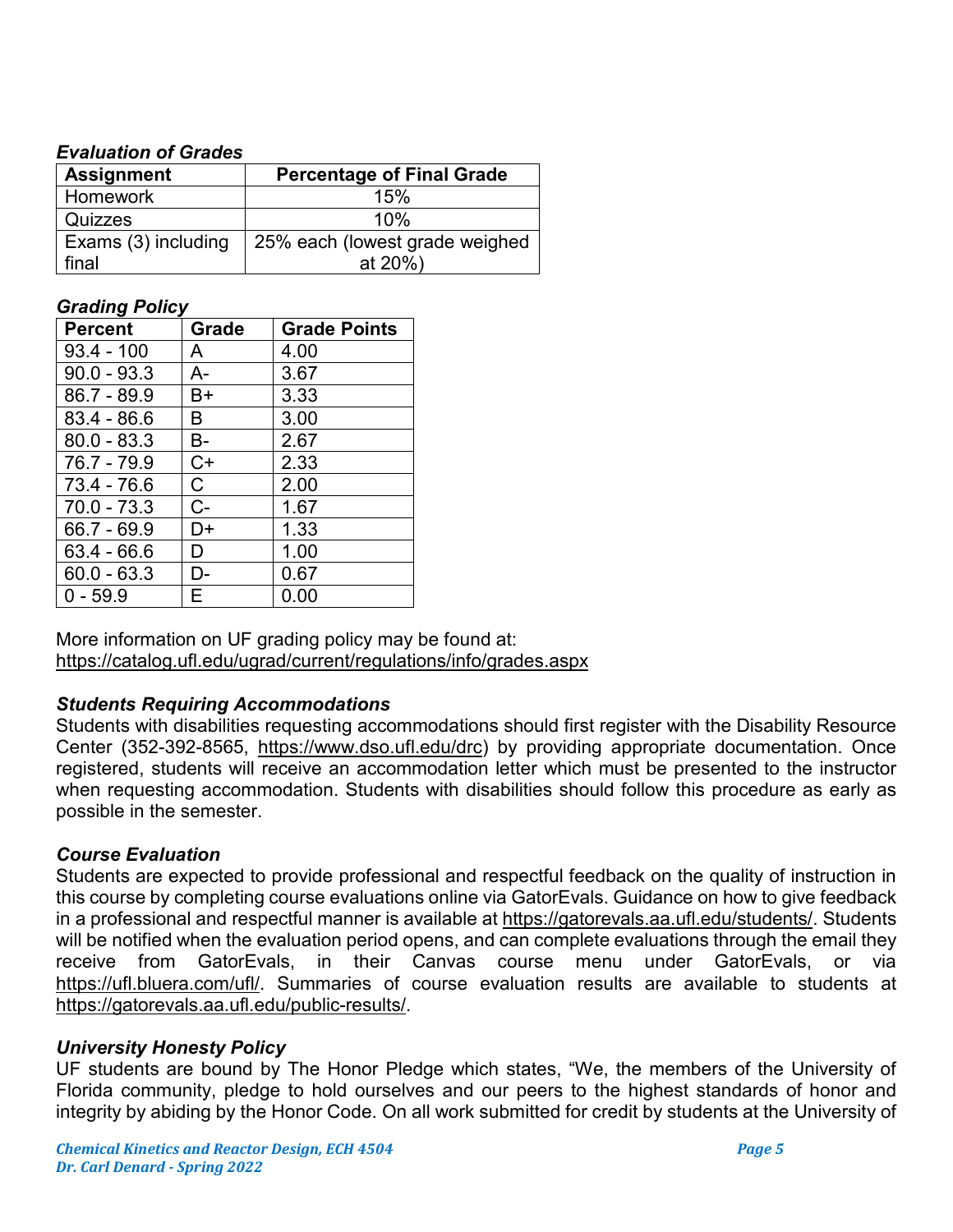Florida, the following pledge is either required or implied: "On my honor, I have neither given nor received unauthorized aid in doing this assignment." The Honor Code [\(https://sccr.dso.ufl.edu/policies/student-honor-code-student-conduct-code/\)](https://sccr.dso.ufl.edu/policies/student-honor-code-student-conduct-code/) specifies a number of behaviors that are in violation of this code and the possible sanctions. Furthermore, you are obligated to report any condition that facilitates academic misconduct to appropriate personnel. If you have any questions or concerns, please consult with the instructor or TAs in this class.

# *Commitment to a Safe and Inclusive Learning Environment*

The Herbert Wertheim College of Engineering values broad diversity within our community and is committed to individual and group empowerment, inclusion, and the elimination of discrimination. It is expected that every person in this class will treat one another with dignity and respect regardless of gender, sexuality, disability, age, socioeconomic status, ethnicity, race, and culture.

If you feel like your performance in class is being impacted by discrimination or harassment of any kind, please contact your instructor or any of the following:

- Your academic advisor or Graduate Program Coordinator
- Robin Bielling, Director of Human Resources, 352-392-0903, [rbielling@eng.ufl.edu](mailto:rbielling@eng.ufl.edu)
- Curtis Taylor, Associate Dean of Student Affairs, 352-392-2177, [taylor@eng.ufl.edu](mailto:taylor@eng.ufl.edu)
- Toshikazu Nishida, Associate Dean of Academic Affairs, 352-392-0943, [nishida@eng.ufl.edu](mailto:nishida@eng.ufl.edu)

#### *Software Use*

All faculty, staff, and students of the University are required and expected to obey the laws and legal agreements governing software use. Failure to do so can lead to monetary damages and/or criminal penalties for the individual violator. Because such violations are also against University policies and rules, disciplinary action will be taken as appropriate. We, the members of the University of Florida community, pledge to uphold ourselves and our peers to the highest standards of honesty and integrity.

#### *Student Privacy*

There are federal laws protecting your privacy with regards to grades earned in courses and on individual assignments. For more information, please see: <https://registrar.ufl.edu/ferpa.html>

#### *Campus Resources:*

#### *Health and Wellness*

#### **U Matter, We Care:**

Your well-being is important to the University of Florida. The U Matter, We Care initiative is committed to creating a culture of care on our campus by encouraging members of our community to look out for one another and to reach out for help if a member of our community is in need. If you or a friend is in distress, please contact [umatter@ufl.edu](mailto:umatter@ufl.edu) so that the U Matter, We Care Team can reach out to the student in distress. A nighttime and weekend crisis counselor is available by phone at 352-392-1575. The U Matter, We Care Team can help connect students to the many other helping resources available including, but not limited to, Victim Advocates, Housing staff, and the Counseling and Wellness Center. Please remember that asking for help is a sign of strength. In case of emergency, call 9-1-1.

**Counseling and Wellness Center:** [http://www.counseling.ufl.edu/cwc,](http://www.counseling.ufl.edu/cwc) and 392-1575; and the University Police Department: 392-1111 or 9-1-1 for emergencies.

# **Sexual Discrimination, Harassment, Assault, or Violence**